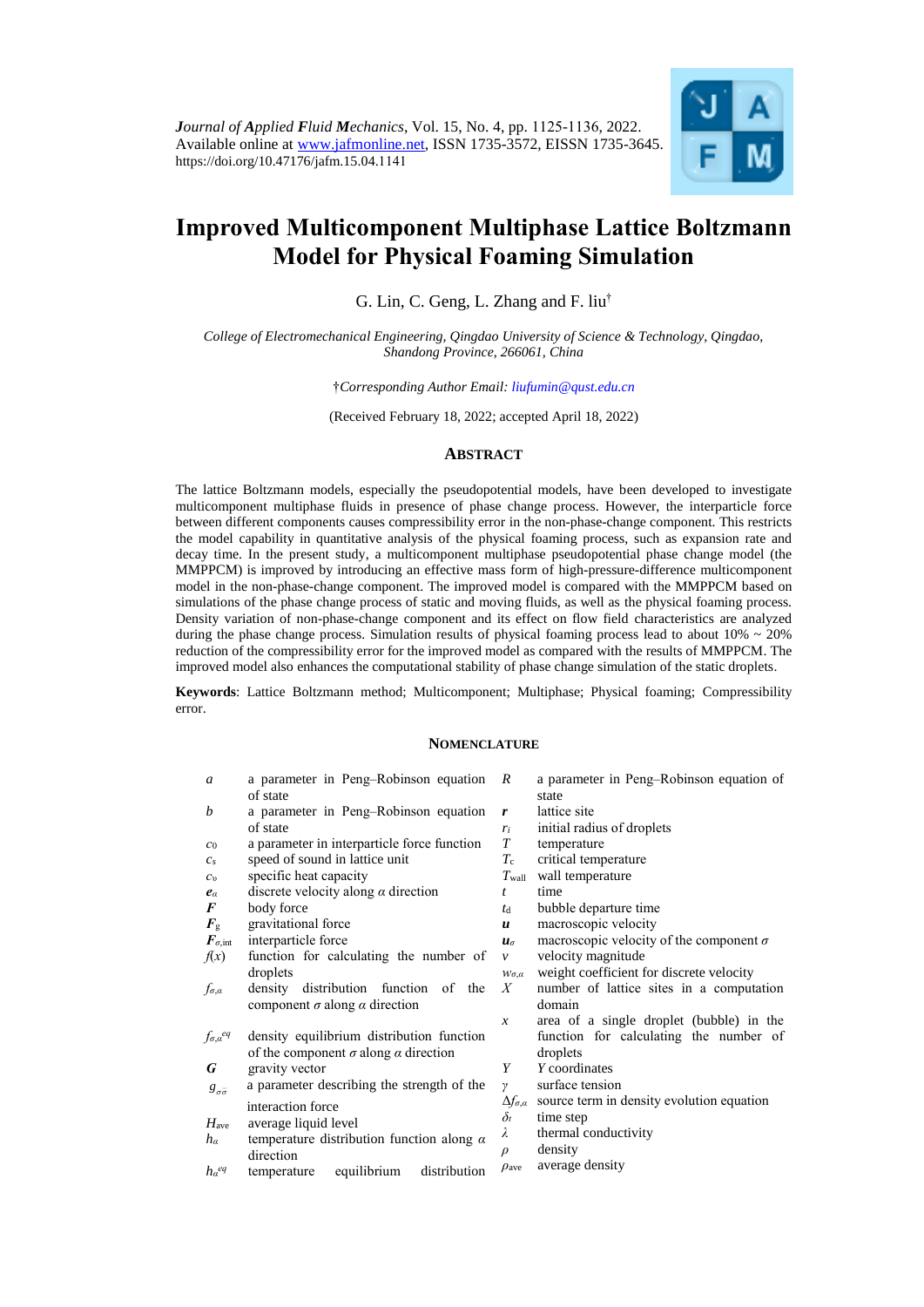- function along *α* direction
- *i* a parameter in effective mass function of the improved model
- *j* a parameter in effective mass function of the improved model
- *k* a parameter in effective mass function of the improved model
- *m* distribution parameter in the function for calculating the number of droplets *P* pressure
- *P*c critical pressure

#### **1. INTRODUCTION**

Phase change of one component of multicomponent fluids leads to physical foaming process as a common engineering application, such as foamed asphalt production [\(Iwański](#page-10-0) *et al.*, 2021; Li *[et al.](#page-10-1)*, [2020\)](#page-10-1). Because of complex heat and mass transfer, mechanisms, as well as diverse component-phase interactions, numerical analysis of the physical foaming process is challenging. Accordingly, few studies have been conducted in this scope based on conventional computational fluid dynamics (CFD) methods.

In recent years, lattice Boltzmann method (LBM) as a particle-based discrete fluid simulation method has attracted more and more attention [\(Aliu](#page-9-0) *et al.*, [2020\)](#page-9-0). In contrast to traditional CFD methods that solve the continuum-based Navier-Stokes equations, LBM solves the Boltzmann equation and considers the collision and streaming processes of mesoscopic particle clusters to describe macroscopic hydrodynamic behaviorr. Due to microscopic perspective and mesoscopic characteristics, LBM is beneficial in simulation of complex flows such as multiphase multicomponent flow (Xing *et al.*[, 2021;](#page-11-0) [Fogliatto](#page-10-2) *et al.*, 2019), flow in porous media [\(Jourabian](#page-10-3) *et al.*, 2012; [Zhang](#page-11-1) *et al.*[, 2020\)](#page-11-1), and thermal flow (Lu *et al.*[, 2020\)](#page-10-4).

Numerous lattice Boltzmann models have been employed in simulation of single-component multiphase fluids. One of them is the free surface model [\(Körner](#page-10-5) *et al.*, 2005), which reduces a twophase flow problem to a single-phase flow problem. Although this model has been successfully applied in multiphase foaming simulations [\(Ataei](#page-9-1) *et al.*, [2021\)](#page-9-1), it is restricted to two-phase flow without phase change process. Other multiphase multicomponent models can be categorized into the color-gradient model [\(Gunstensen](#page-10-6) *et al.*, 1991), the pseudopotential model [\(Shan and Chen, 1993\)](#page-11-2), and the free-energy model (Swift *et al.*[, 1996\)](#page-11-3). Among them, the pseudopotential model has been developed into a very popular model [\(Petersen](#page-10-7) and [Brinkerhoff](#page-10-7) 2021). This model presumes a nonlocal interaction between different components (or phases) to resolve phase separation automatically. Although the pseudopotential model is very simple, it involves the basic characteristics of non-ideal fluid flow, namely the equation of state (EOS) and the surface tension. [Yuan and Schaefer \(2006\)](#page-11-4) introduced a variety of thermodynamic non-ideal

 $\rho_{\sigma}$  density of the component  $\sigma$ 

- *τ<sup>T</sup>* dimensionless relaxation time for temperature
- *τ<sup>σ</sup>* dimensionless relaxation time for density of the component *σ*
- *ϕ* source term in temperature evolution equation
- *χ* thermal diffusivity
- $ψ<sub>σ</sub>$  effective mass of the component  $σ$
- *ω* an acentric factor in Peng–Robinson equation of state

gas state equations into the pseudopotential model to provide a deeper thermodynamic foundation and a reference for subsequent multiphase phase transition research.

Phase change process accompanying with heat transfer in single-component fluids has been investigated by introducing thermal models into the pseudopotential multiphase model. Házi and [Márkus \(2009\)](#page-10-8) adopted the double distribution function method to define a new pseudopotential function and simulate phase transition. [Márkus and](#page-10-9)  Házi [\(2011\)](#page-10-9) used their model to study phenomena such as plate boiling and evaporation have been studied based on their model. Gong and Cheng [\(2012\)](#page-10-10) improved Házi's model [\(Házi and](#page-10-8) Márkus, [2009\)](#page-10-8) by considering an extra phase change source term in the passive scalar model to describe the energy change in the boiling process. They also studied generation, growth, and separation processes of bubble during boiling based on this model [\(Gong and Cheng, 2013;](#page-10-11) [Gong and Cheng,](#page-10-12)  [2015\)](#page-10-12). It has been a popular model in the literature due to good computational stability. However, the above-mentioned LBM-based phase change models mainly focus on single-component multiphase flows.

Regarding phase change process in multicomponent multiphase flows, Li *et al.* [\(2017\)](#page-10-13) proposed a multicomponent multiphase lattice Boltzmann model to simulate droplets condensation in the presence of non-condensable gas. [Zhang](#page-11-5) *et al.* [\(2017\)](#page-11-5) developed their own single component phase change model for multicomponent simulation. [Zheng](#page-11-6) *et al.* (2019) developed a multicomponent multiphase thermal lattice Boltzmann model considering vapor-liquid phase change to simulate single droplet condensation in the presence of noncondensable gas. Liu *et al.* [\(2018\)](#page-10-14) also proposed a multicomponent phase change model, termed as MMPPCM, relying on the single component phase change model [\(Gong and Cheng, 2012\)](#page-10-10). They simulated phase change process of static and dynamic droplets under gravitational effects. However, because of compressibility of non-phasechange components and computational instability, few models have been used for foaming process research. Except the MMPPCM, the non-phasechange components in the above-mentioned models are limited to the gas. [Liu and Wang \(2018\)](#page-10-15) simulated physical foaming process based on the MMPPCM, though the results were analyzed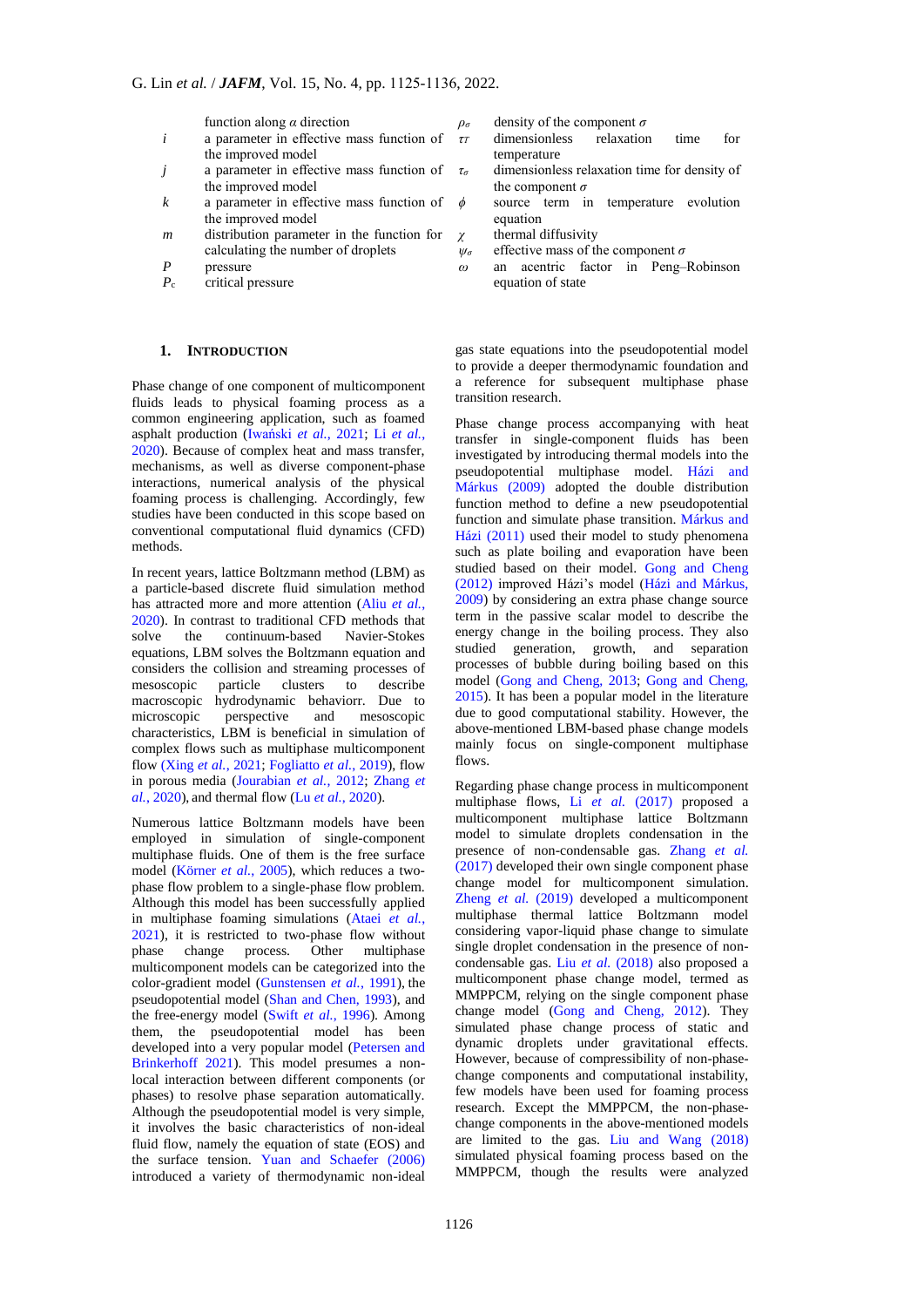qualitatively due to existence of considerable compressibility.

The present study introduces a high-pressuredifference multicomponent model's effective mass form in the non-phase-change component in order to reduce the compressibility error of Liu's MMPPCM (Liu *[et al.](#page-10-14)*, 2018). The paper is organized as follows. Section 2 first describes the MMPPCM and investigates the reasons for existence of compressibility error, and then presents the improved model. In section 3, the MMPPCM is first verified. This follows by validation of surface tension of the improved model based on simulation of static droplets in binary fluids. Section 4 presents the results obtained by simulation of phase change processes of static and moving fluids, as well as foaming process with orderly distributed droplets. Both of the improved model and the MMPPCM are utilized to confirm the incompressibility improvement. This section also presents simulation results of physical foaming process with randomly distributed droplets and bubbles in order to show capability of the improved model in simulation of the actual foaming process. Section 5 presents the concluding remarks.

## **2. METHODOLOGY**

In this section, the MMPPCM is first introduced. The compressibility error in phase change process of this model is then analyzed, and the improved model is finally investigated.

### **2.1 The MMPPCM model**

The MMPPCM is proposed based on phase change model of [Gong and Cheng \(2012\)](#page-10-10) as well as the multicomponent pseudopotential model. The standard lattice Bhatnagar–Gross–Krook equation adopted in the MMPPCM is expressed as follows:

$$
f_{\sigma,a}(\mathbf{r} + \boldsymbol{e}_{a}\delta_{t}, t + \delta_{t}) - f_{\sigma,a}(\mathbf{r}, t) =
$$
  

$$
-\frac{1}{\tau_{\sigma}}(f_{\sigma,a}(\mathbf{r}, t) - f_{\sigma,a}^{eq}(\mathbf{r}, t)) + \Delta f_{\sigma,a}(\mathbf{r}, t)
$$
 (1)

where  $f_{\sigma, \alpha}(r,t)$  is the density distribution function of the component  $\sigma$  along the  $\alpha$  direction at the lattice site *r* and time *t*, while  $f_{\sigma,a}^{eq}(r,t)$  indicates the corresponding equilibrium distribution function.  $\tau_{\sigma}$ denotes the dimensionless relaxation time which is defined as 1.0.  $\Delta f_{\sigma,a}(r,t)$  is the body force source term. *eα* is the discrete velocity along the *α* direction, and *eαδ<sup>t</sup>* represents the displacement in the time step  $\delta_t$ . The D2Q9 model consisting of nine discrete velocity vectors in two dimensions is adopted in all simulations of the present work. Figure 1 depicts the discrete velocity vectors in the D2Q9 model. *e<sup>α</sup>* is expressed as follows:

$$
\boldsymbol{e}_{\alpha} = \begin{cases}\n(0,0); & \alpha = 0; \\
(1,0), (0,1), (-1,0), (0,-1); & \alpha = 1,2,3,4; \\
(1,1), (-1,1), (-1,-1), (1,-1). & \alpha = 5,6,7,8.\n\end{cases}
$$

The equilibrium distribution function  $f_{\sigma,\alpha}^{eq}(r,t)$  is defined as follows:

$$
f_{\sigma,a}^{eq} = \rho_{\sigma} w_{\sigma,a} \left( 1 + \frac{e_{\sigma,a} \cdot u_{\sigma}}{c_s^2} + \frac{\left(e_{\sigma,a} \cdot u_{\sigma}\right)^2}{2c_s^4} - \frac{u_{\sigma}^2}{2c_s^2} \right) (3)
$$

where  $c_s$  is the sound speed in the lattice unit which is  $1/\sqrt{3}$ , and  $w_{\sigma,\alpha}$  is the weight coefficient for each discrete velocity vector given by  $w_0 = 4/9$ ,  $w_{1-4} =$  $1/9$  and  $w_{5-8} = 1/36$ . The density and velocity of component *σ* are defined as follows:

$$
\rho_{\sigma} = \sum_{\alpha} f_{\sigma,\alpha} \tag{4}
$$

$$
\boldsymbol{u}_{\sigma} = \frac{1}{\rho_{\sigma}} \sum_{\alpha} f_{\sigma,\alpha} \boldsymbol{e}_{\sigma,\alpha} \tag{5}
$$

Furthermore, the total density and macroscopic velocity of the multicomponent fluids are expressed as follows:

$$
\rho = \sum_{\sigma} \sum_{\alpha} f_{\sigma,\alpha} \tag{6}
$$

$$
u = \sum_{\sigma} \frac{\rho_{\sigma} u_{\sigma}}{\tau_{\sigma}} / \sum_{\sigma} \frac{\rho_{\sigma}}{\tau_{\sigma}}
$$
(7)

The force source term  $\Delta f_{\sigma,\alpha}(r,t)$  is defined using exact-difference-method force scheme [\(Kupershtokh](#page-10-16) *et al.* 2009) which is expressed as follows:

$$
\Delta f_{\sigma,\alpha}(\boldsymbol{r},t) = f_{\sigma,\alpha}^{eq}(\rho_{\sigma}(\boldsymbol{r},t),\boldsymbol{u}+\Delta\boldsymbol{u}) - f_{\sigma,\alpha}^{eq}(\rho_{\sigma}(\boldsymbol{r},t),\boldsymbol{u})
$$
(8)

where  $\Delta u = F \delta_t / \rho$  indicates the change of velocity induced by the body force during  $\delta$ *t*, and **F** is calculated as follows:

$$
\boldsymbol{F} = \boldsymbol{F}_{\rm g}(\boldsymbol{r}) + \boldsymbol{F}_{\sigma, \rm int}(\boldsymbol{r}) \tag{9}
$$

where  $\vec{F}_{g}$  is the gravitational force, and  $\vec{F}_{g, int}$  is the interparticle force including both the interaction between different components and the interaction between particles of the same fluid component. These forces are defined as follows:

$$
\boldsymbol{F}_{g}(\boldsymbol{r}) = \boldsymbol{G} \cdot (\rho(\boldsymbol{r}) - \rho_{ave}) \tag{10}
$$

$$
\boldsymbol{F}_{\sigma,\text{int}}(\boldsymbol{r}) = -c_0 \boldsymbol{\psi}_{\sigma}(\boldsymbol{r}) \sum_{\overline{\sigma}} g_{\sigma \overline{\sigma}}(\boldsymbol{r}, \boldsymbol{r}') \nabla \boldsymbol{\psi}_{\overline{\sigma}}(\boldsymbol{r}') \qquad (11)
$$



**Fig. 1. Discrete velocity vectors in D2Q9 model.**

where  $G$  is the gravitational acceleration vector and *ρave* is the average density of the multicomponent fluid, such that  $\rho_{ave} = (\sum_{x} \rho(\mathbf{r})) / X$  for a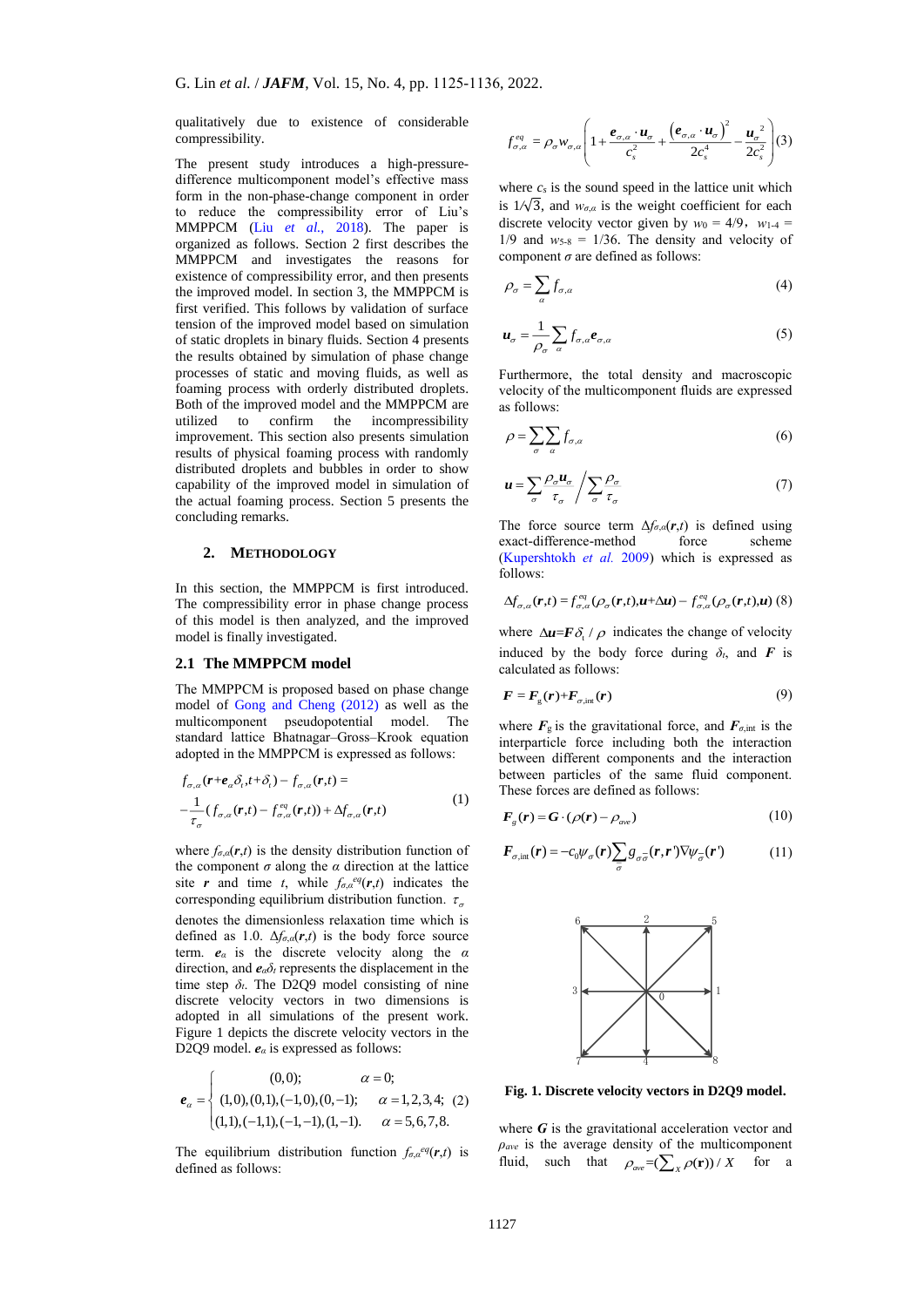computational domain consisting of *X* lattice sites. In Eq. (11),  $c_0 = 6.0$  and  $g_{\sigma\bar{\sigma}}$  is a parameter describing the strength of the interparticle force, where  $\sigma = \bar{\sigma}$  for the interaction between particles of the same fluid component, and  $\sigma \neq \bar{\sigma}$  for the interaction between different components. The sign of  $g_{\sigma\sigma}$  indicates the interaction force direction, such that the positive and negative signs mean repulsive and attractive forces, respectively. The current study only considers the interaction between neighbor sites.  $g_{\sigma\sigma}$  is expressed as follows:

$$
g_{\sigma\overline{\sigma}}(\mathbf{r}, \mathbf{r}') = \begin{cases} g_1, & |\mathbf{r} - \mathbf{r}'| = 1; \\ g_2, & |\mathbf{r} - \mathbf{r}'| = \sqrt{2}; \\ 0, & \text{else.} \end{cases}
$$
(12)

In Eq. (11),  $\psi_{\sigma}(\mathbf{r})$  is the effective mass which can be defined as a function of  $\rho_{\sigma}(\mathbf{r})$ . Its gradient, i.e.  $\nabla \psi_{\overline{\sigma}}(\mathbf{r}')$ , can be calculated by central second-order finite-difference method. Wetting boundary is implemented according to [Martys and Chen](#page-10-17) (1996). It should be noted that the fluid–solid interaction strength is set to be zero in this paper. Accordingly, the contact angle of each fluid is considered to be 90° [\(Sedahmed](#page-11-7) *et al.,* 2022).

The present study analyzes the phase change only in a binary fluid consisting of one phase change component (the component 1) and one non-phasechange component (the component 2). Therefore, density of the component 2 is not affected by temperature change in simulations, and the effective mass  $\psi_2(r)$  is expressed as follows:

$$
\psi_2(\mathbf{r}) = \rho_2(\mathbf{r}) \tag{13}
$$

For the component 1, *ψ*1(*r*) is calculated as follows:

$$
\psi_1(\mathbf{r}) = \sqrt{\frac{2(P_1(\mathbf{r}) - c_s^2 \rho_1(\mathbf{r}))}{c_0 g_{11}(\mathbf{r}, \mathbf{r}')}}\tag{14}
$$

where  $P_1(r)$  is the local pressure which can be obtained from the EOS. Based on the Peng– Robinson EOS which is adopted in the current study,  $P_1(r)$  can be calculated as follows:

$$
P_1(\mathbf{r}) = \frac{\rho_1(\mathbf{r})RT}{1 - b\rho_1(\mathbf{r})} - \frac{a\rho_1(\mathbf{r})^2 \varepsilon(T)}{1 + 2b\rho_1(\mathbf{r}) - b^2\rho_1(\mathbf{r})^2}
$$
(15)

where  $\varepsilon(T) = [1 + (0.374 \, 64 + 1.542 \, 26\omega - 0.269 \, 92\omega^2)(1 - \sqrt{T/T_c})]^2$ with  $\omega$  as the acentric factor. The parameters  $a, b$ are expressed as  $a = 0.45724R^2T_c^2/P_c$  and  $b =$  $0.0778RT_c/P_c$ , where  $T_c$  and  $P_c$  are the critical temperature and critical pressure, respectively. Following [Yuan and Schaefer \(2006\),](#page-11-4) the following parameters are considered in the simulations of present study:  $\omega = 0.344$ ;  $a = 2/49$ ;  $b = 2/21$ ;  $R = 1$ .

The actual physical velocity  $U$  is calculated by averaging the moment before and after the collision as follows:

$$
U = \frac{1}{\rho} \left( \sum_{\sigma} \rho_{\sigma} u_{\sigma} + \frac{1}{2} \sum_{\sigma} F_{\sigma} \right)
$$
 (16)

The evolution equation of the temperature distribution function  $h_{\alpha}(r,t)$  is introduced to solve energy equation and can be written as follows:

$$
h_{\alpha}(\mathbf{r}+\mathbf{e}_{\alpha}\delta_{\iota},t+\delta_{\iota})-h_{\alpha}(\mathbf{r},t)=
$$
  

$$
-\frac{1}{\tau_{\mathcal{T}}} (h_{\alpha}(\mathbf{r},t)-h_{\alpha}^{eq}(\mathbf{r},t))+\delta_{\iota}w_{\alpha}\phi \qquad \alpha=0,1\cdots N
$$
 (17)

where  $\tau$ <sup>T</sup> is the dimensionless relaxation time for temperature characterizing by thermal diffusivity. It can be calculated as  $\tau_{\rm T} = 0.5 + 3\chi \delta_{\rm t} / \delta_{\rm x}^2$ , where  $\chi = \lambda / \rho c_{v}$  is the thermal diffusivity.  $\rho$ ,  $\lambda$ , and  $c_{v}$ represent total density, thermal conductivity and specific heat capacity, respectively.  $h^{eq}(r,t)$  denotes the corresponding equilibrium distribution function which is expressed as follows:

$$
h_{\alpha}^{eq} = Tw_{\alpha}(1 + \frac{e_{\alpha} \cdot U}{c_{s}^{2}} + \frac{(e_{\alpha} \cdot U)^{2}}{2c_{s}^{4}} - \frac{U^{2}}{2c_{s}^{2}})
$$
(18)

where *T* is the macro temperature which can be obtained as follows:

$$
T = \sum_{\alpha} h_{\alpha} \tag{19}
$$

The source term  $\phi$  in Eq. (17) represents the phase change effect on the temperature field. The source term proposed by [Gong and Cheng \(2012\)](#page-10-10) is adopted in the present work which is expressed as follows:

$$
\phi = T[1 - \frac{1}{\rho c_v} (\frac{\partial P}{\partial T})_{\rho}] \nabla \cdot U \tag{20}
$$

where *P* can be obtained based on the EOS of multicomponent fluid which is given as follows [\(Qiu and Wang, 2016\)](#page-11-8):

$$
P = \rho c_s^2 + \frac{c_0}{2} \sum_{\sigma \sigma} g_{\sigma \sigma} \psi_{\sigma} \psi_{\sigma} = (\rho_1 + \rho_2) c_s^2
$$
  
+ 
$$
\frac{c_0}{2} (g_{11} \psi_1 \psi_1 + g_{12} \psi_1 \psi_2 + g_{21} \psi_2 \psi_1 + g_{22} \psi_2 \psi_2)
$$
 (21)

So, the source term  $\phi$  can be calculated after substitution of Eqs.  $(13)$ ,  $(14)$ ,  $(15)$  and  $(21)$  into Eq. (20), as follows:

$$
\phi \approx \text{T}(1 - \frac{1}{\rho c_v} \left( \frac{\rho_1 R}{1 - b \rho_1} + \frac{g_{12} \rho_1 \rho_2 R}{g_{11}(1 - b \rho_1) \psi_1} \right)) \nabla \cdot \mathbf{U} \tag{22}
$$

The values  $\rho_2 = 1.0$ ,  $g_{11} = 0.1$  (or -0.1), and  $g_{12} =$ 0.005,  $g_{22} = 0$  are set according to Liu *et al.* [\(2018\).](#page-10-15) As for multicomponent fluids, *c*<sup>υ</sup> is no longer a constant. It can be defined as the mass average of the specific heat capacity of each component which is expressed as follows:

$$
c_v = 1/\rho \left(\sum_{\sigma} \rho_{\sigma} c_{v\sigma}\right)
$$
 (23)

## **2.2 Compressibility error analysis of the non-phase-change component**

The MMPPCM can be utilized to simulate the vaporization of one liquid component in the multicomponent fluid. However, the compressibility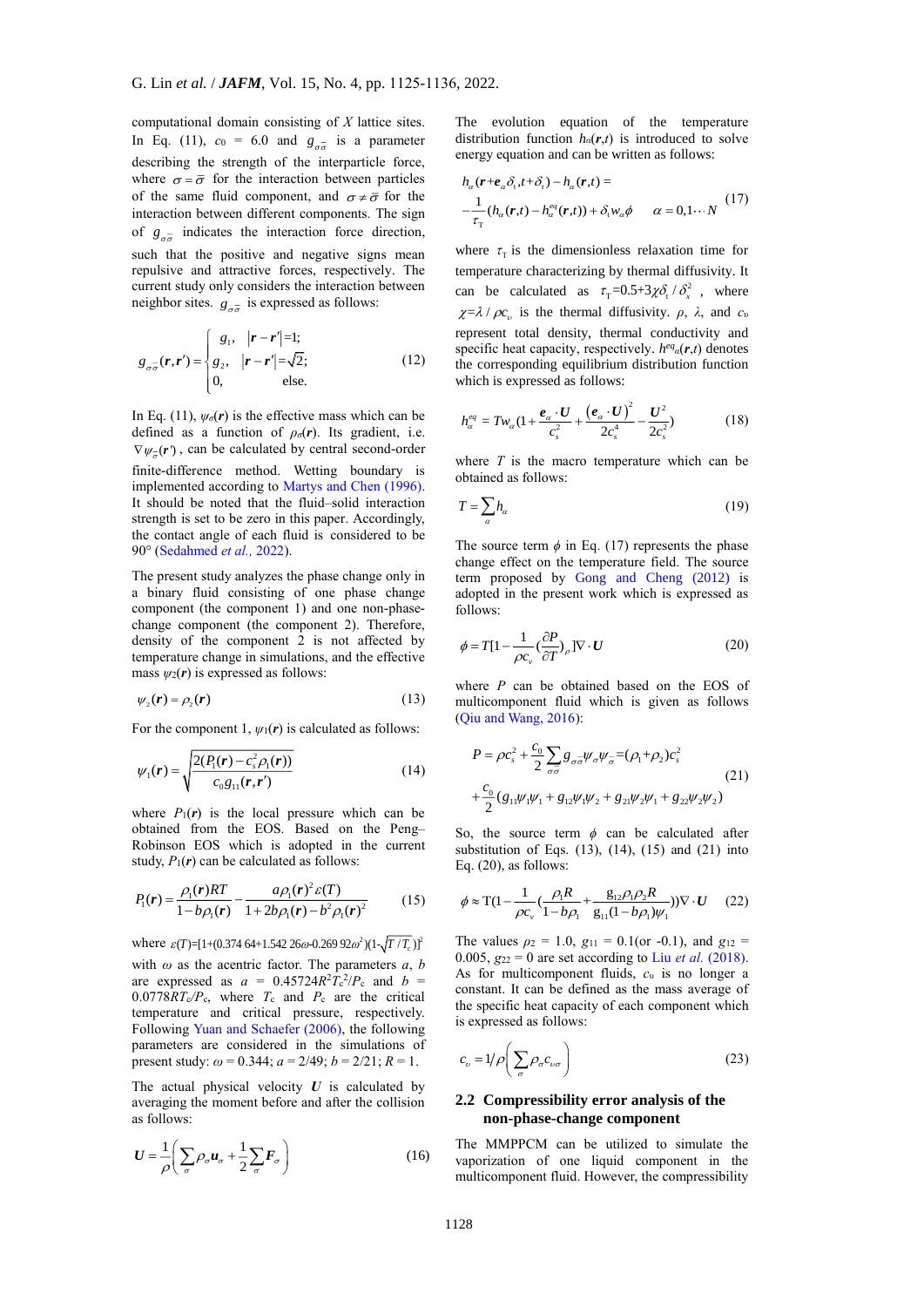error restricts the model applicability in quantitative analysis of the foaming process. In the MMPPCM, the phase change components are compressible nonideal fluids, while the non-phase-change component should be configured by an incompressible fluid with a constant density. However, the macro equations derived from the basic LBM model are compressible Navier-Stokes equations [\(Bespalko](#page-10-18) *et al.*[, 2012\)](#page-10-18). Especially in multicomponent models, the separation and diffusion processes between different components are determined based on the density, so variable density should be considered for each component in actual numerical calculations. Density changes of non-phase-change components leads to both compressibility errors and numerical instabilities. Particularly in the phase change process, vaporization of the phase change components causes a local pressure rise. This rapidly increases the pressure difference between components and changes the density of the nonphase-change components near the phase interface in the compressible LBM model. This reveals why the expansion rate and decay time in foaming process simulation can not be predicted exactly by the model. Local density variation of the non-phasechange components also causes numerical instability, which limits the density of these components. This is the reason why the non-phasechange components in most of the multicomponent multiphase models are considered as gas.

#### **2.3 The improved model**

One possible way to reduce the compressibility error of the non-phase-change component is to set  $g_{22} > 0$  in order to impose a repulsive force inside the component 2. However, it will increase the interparticle force at each lattice site in the computational domain, resulting in further instabilities. So, it is intended to improve the effective mass form of the component 2. In order to reduce the density change of the component 2 during the phase change process, the pressure difference ∆P caused by density variation ∆*ρ* in a multicomponent fluid should be increased. Liu *[et al.](#page-10-19)* [\(2016\)](#page-10-19) revealed that the effective mass form of the large-pressure-difference multicomponent model complies with the requirement. They analyzed the relationship between pressure difference and effective mass, and proposed a Sigmoid-like effective mass function to increase ∆P near the interface between different components. This effective mass function is defined as follows:

$$
\psi(\rho) = \frac{k}{1 + e^{i\rho + j}} - \frac{k}{1 + e^{j}}\tag{24}
$$

where *k*, *i* and *j* are adjustable parameters. It can be utilized to simulate multicomponent fluids with large pressure differences by appropriate tuning of parameters. According to Liu et al. [\(2016\)](#page-10-19), the values  $k = 0.75$ ,  $i = -6.0$ , and  $i = 4.5$  are adopted in the following simulations. So, Eq. (13) can be rewritten as follows:

$$
\psi_2(\mathbf{r}) = \frac{k}{1 + e^{i\rho_2(\mathbf{r}) + j}} - \frac{k}{1 + e^j} \tag{25}
$$

### **3. MODEL VERIFICATION**

#### **3.1 Verification of the MMPPCM model**

Liu *et al.* [\(2018\)](#page-10-15) simulated the phase change of a static droplet in binary fluids based on the MMPPCM. They analyzed the relationship between radius and density of droplet (or bubble) with time during the phase change process. In order to validate the present simulation, the similar problem is numerically solved and compared.

It should be mentioned that all variables in the current work are considered in terms of the lattice units. All the simulation settings are the same as those presented in Liu et al. [\(2018\)](#page-10-15). Two types of components are initially considered in a  $200 \times 200$ lattice field in absence of gravitational effects, including a static liquid droplet of the component 1 at the center of the field surrounded by the component 2. The initial diameter and temperature of droplet are 40 and 0.82*T*c. The initial density of the component 1 is 7.0, which corresponds to saturated liquid density at the initial temperature. The initial temperature of the component 2 is set to 2.0*T*c to provide the required heat for phase change of the component 1. The initial density of the component 2 is 1.0. A non-equilibrium extrapolation scheme (Guo *et al.*[, 2002\)](#page-10-20) is used to maintain constant temperature and pressure over all boundaries. Temporal variation of the bubble radius as well as component density during phase change process is illustrated in Fig. 2. A quite good agreement can be observed between the simulation results of the present study and those of Liu *[et al.](#page-10-15)*   $(2018)$ 



**Fig. 2. Temporal variation of the bubble radius (D) as well as density (***ρ***) during phase change process**

### **3.2 Validation of the improved model**

Since the effective mass function in the multicomponent model is modified and the interparticle force between the components is changed, the surface tension should to be verified.

Verification is applied based on simulation of static droplets. Initially, a static droplet of the component 1 is placed at the center of a  $200 \times 200$  square gravity-free lattice field consisting of the component 2. The simulation is performed in the isothermal condition with the temperature of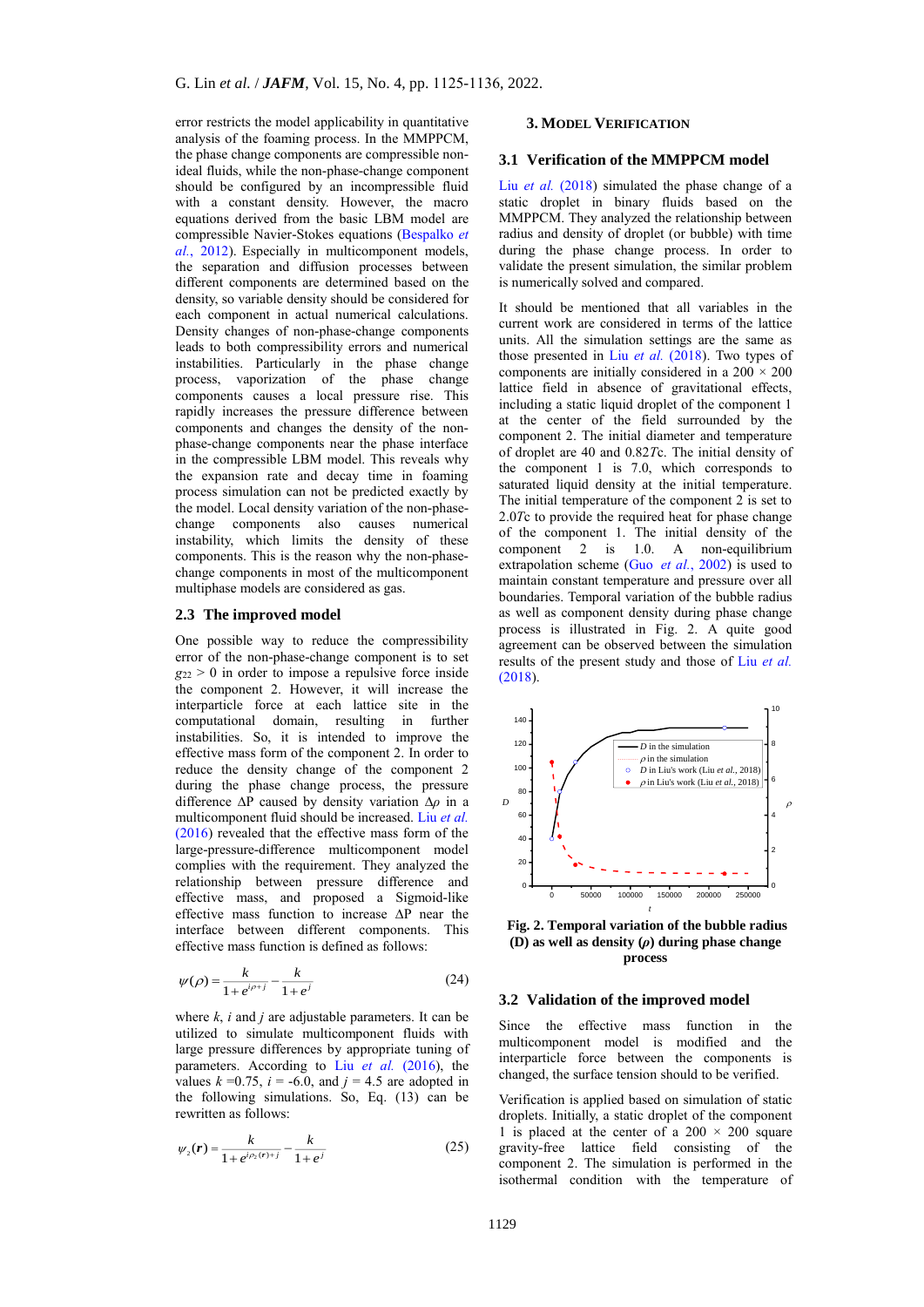0.82*T*c. The density of the component 1 is set as the saturated liquid density at the corresponding temperature *T*. Heuristic scheme is utilized to apply periodic boundary conditions at all boundaries in the simulation. The surface tension *γ* can be obtained according to the Laplace law, which states the relationship between the pressure drop across the droplet interface  $(P_{in} - P_{out})$  and the droplet radius *r*. The Laplace law is expressed as follows:

$$
\Delta P = P_{\text{in}} - P_{\text{out}} = \frac{\gamma}{r} \tag{26}
$$

Several simulations are carried out based on droplets with different radii. The relationship between ∆*P* and 1/*r* as well as the curve obtained by linear fitting are shown in Fig. 3. The coefficient of determination of the fitted curve is 0.9998, which indicates that the surface tension obtained by the improved model is in good agreement with the Laplace law.



**Fig. 3. Relationship between** *P***in−***P***out and 1/***r* **for static droplets in binary fluids.**

## **4. RESULTS AND DISCUSSION**

In this section, phase change process of static and moving fluids, and physical foaming process with orderly distributed droplets are simulated based on the improved model. The results are compared with the outcome of MMPPCM to confirm the simulation enhancement by the improved model. Physical foaming process with randomly distributed droplets and bubbles is finally simulated based on the improved model to show the model ability in numerical study of the actual foaming process.

## **4.1 Phase change of a static droplet in binary fluids**

In order to compare the compressibility errors obtained by the improved model and the MMPPCM, the phase change of a static droplet in binary fluids is also simulated by the improved model. The initial and boundary conditions are identical to those described in Section 3.1. Figure 4 shows the density field of the component 1 in phase change process. As can be observed, the droplet phase change originates gradually from the interface between two components and grows towards the droplet's interior region, which is similar to the results obtained by the MMPPCM. The droplet volume steadily expands continuously until reaching an equilibrium state based on the interiorexterior pressure difference of the bubble after phase change process. Finally, the flow field

involving the bubbles of the component 1 and the component 2 reaches a steady state condition at about 220 000 time steps.



**Fig. 4. Temporal evolution of the density field of the component 1.**

Table 1 presents the density and bubble diameter of the component 1 after the phase change based on the improved model and the MMPPCM. Similar simulation results can be observed based on different models. The typical density ratio obtained by both models is about 10. This indicates that the change of effective mass form of the component 2 slightly affects the physical properties of the component 1 during the phase change process.

**Table 1. Density and bubble diameter of the component 1 after the phase change**

| Simulation model | Density | <b>Bubble</b><br>diameter |
|------------------|---------|---------------------------|
| <b>MMPPCM</b>    | 0.70    | 124                       |
| Improved model   | ) 69    |                           |

Figure 5 shows the maximum density of the component 2  $(\rho_{2max})$  over time during the phase change process based on the two models. Similar variation trend can be seen for the two models. Endothermic expansion of the component 1 leads to increase of the density of component 2 increases.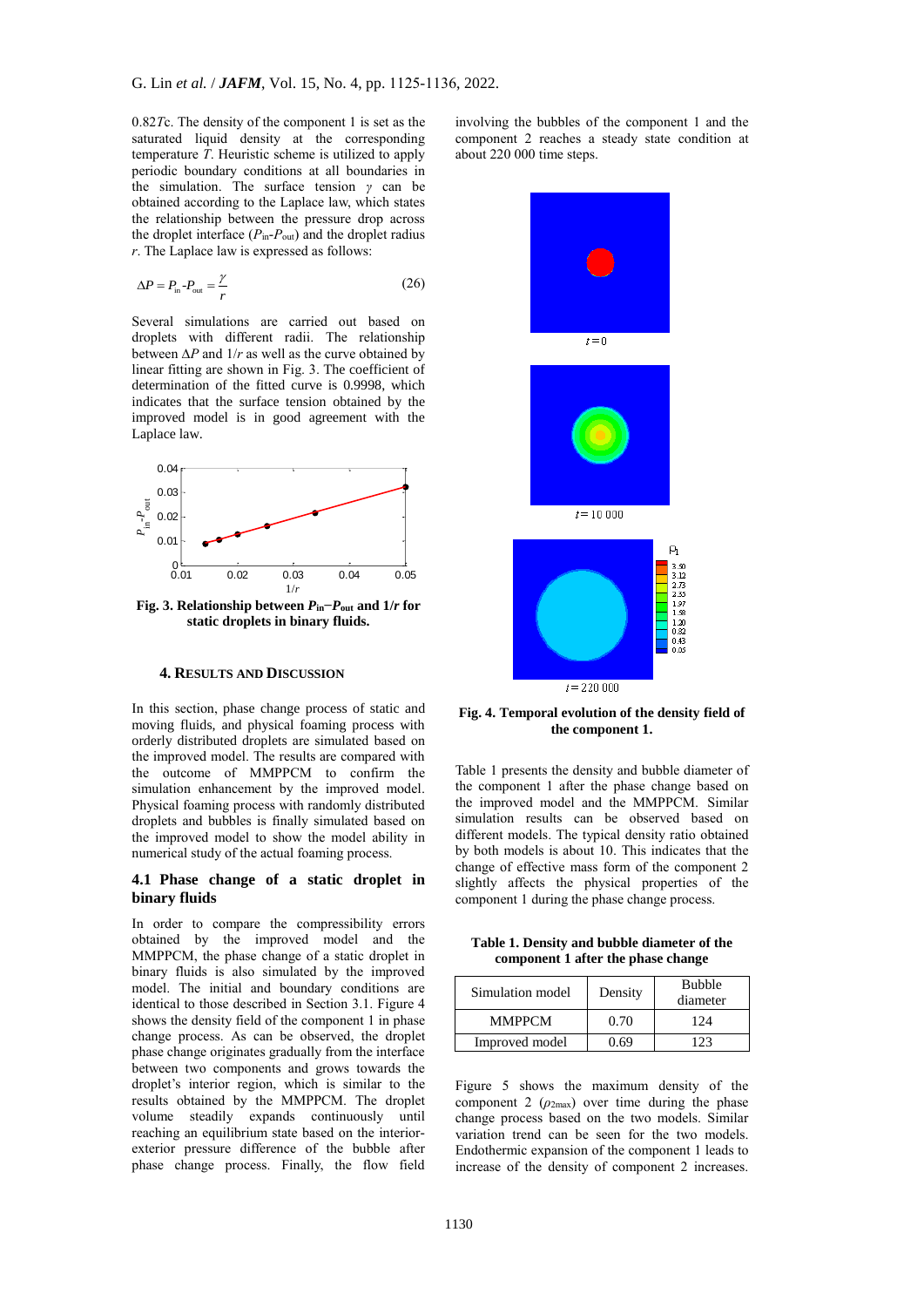The highest value of  $\rho_{2\text{max}}$  for both of the models occurs at  $t = 20,000$ . After this time,  $\rho_{2\text{max}}$  decreases and finally tends to a stable condition. However, the variation of *ρ*2max in the simulation is significantly lower for the improved model. More specifically, the density variation of the component  $\overline{2}$  based on the improved model is about 0.7 times of that of the MMPPCM at  $t = 20,000$ . When the flow field is stable, this ratio can even be reduced to 0.65. This means that the improved model can improve the incompressibility of the non-phase-change component.



component 2  $(\rho_{2max})$  with time.

Figure 6 presents temporal variation of the maximum velocity (*U*max) during the phase change process based on the two models. It can be observed that the highest value of *U*max for both models occurs at about  $t = 20,000$ , and then it gradually decreases towards a steady state condition. The stabilized condition of *U*max corresponds to the maximum spurious velocity in the flow field. In comparison with the MMPPCM, the improved model can slightly reduce the maximum spurious velocity in the steady flow field after the phase change process. More importantly, the maximum value of  $U_{\text{max}}$  at  $t = 20,000$  is reduced significantly. Therefore, utilization of the improved model leads to enhancement of computational stability. In summary, the improved model can enhance both the incompressibility of non-phase-change components and the numerical stability in simulation of the phase change process of a static droplet in binary fluid.



Fig. 6. Variation of maximum velocity  $(U_{\text{max}})$ **with time during the phase change process.**

## **4.2 Phase change of a water droplet in binary fluid under gravitational effect**

In order to evaluate properties of the improved model in moving fluid simulations, the phase change of water droplets in binary fluid is investigated under gravitational effect. The simulation results are compared with Liu et al. [\(2018\)](#page-10-15) at the same settings. Initially, the  $200 \times 400$ lattice domain is occupied by the component 2 except for a  $10 \times 10$  square lattice area at the bottom center region of the overall domain which is occupied by the component 1. The bottom boundary of the computational domain is set as a constant temperature wall  $(T_{wall} = 2.0T_c)$  with a constant velocity inlet  $(v = 0.05)$  for the component 1, and other given data at the inlet include  $T_{\text{inlet}}=0.82T_c$ ,  $\rho$ <sub>1inlet</sub> = 7.0 and  $\rho$ <sub>2inlet</sub> = 0.. The bounce-back and the non-equilibrium extrapolation schemes (Guo *[et al.](#page-10-20)*, [2002\)](#page-10-20) are adopted at the wall and the inlet for the density solution, respectively. And the nonequilibrium extrapolation scheme (Guo *et al.*[, 2002\)](#page-10-20) is adopted for the temperature solution. Periodic boundary conditions are applied at the right and left sides of the computational domain using the heuristic scheme for both the density and the temperature solutions. Constant pressure and constant temperature boundary conditions are applied at the top boundary, such that  $T_{top}=2.0T_c$ ,  $\rho_{1\text{top}} = 0$  and  $\rho_{2\text{top}} = 1.0$ . The non-equilibrium extrapolation scheme (Guo *et al.*[, 2002\)](#page-10-20) is used for both the density and temperature solutions. The initial temperature of the components 1 and 2 are  $0.82T_c$  and  $2.0T_c$ , respectively. It should be noticed that the inlet is closed at  $t = 300$  to facilitate formation of droplets of the component 1. After this time, the bottom boundary condition is replaced with a constant temperature wall and the inlet boundary condition is removed. The gravitational effect of component 1 in the present simulation is imposed by a different approach than Eq. (10), such that it is expressed follows:

$$
\boldsymbol{F}_{g,\sigma}(\boldsymbol{r}) = \begin{cases} 0, & \rho_1 < 0.1 \\ \boldsymbol{G} \cdot (\rho_{\sigma}(\boldsymbol{r}) - \rho_{\sigma,l}), & else \end{cases}
$$
(27)

where  $\rho_{\sigma,l}$  denotes the saturated liquid density of component  $\sigma$  at the temperature 0.82 $\tilde{T}_{c}$ .

Figure 7 illustrates the density field of the component 1 obtained by the improved model with  $c_{v1}$  =  $c_{v2}$  = 1.0. It can be observed that the component 1 droplet gradually evolves into a bubble and rises from the bottom wall due to gravitational effect. Several simulations are performed with different values of *c*υ1.

Figure 8 presents the relationship between *c*υ1 and the bubble departure time  $t_d$  for the two models. The departure time is the duration in which the bubble leaves the bottom wall. It can be considered as the time when there is a point *r* with  $\rho_1(r) \leq 0.1$  on the central axis of the inlet such that the ordinate of that point  $r$  is less than the ordinate of the point corresponding to the maximum density of component 1. As can be seen from Fig. 8, the bubble departure time obtained by the improved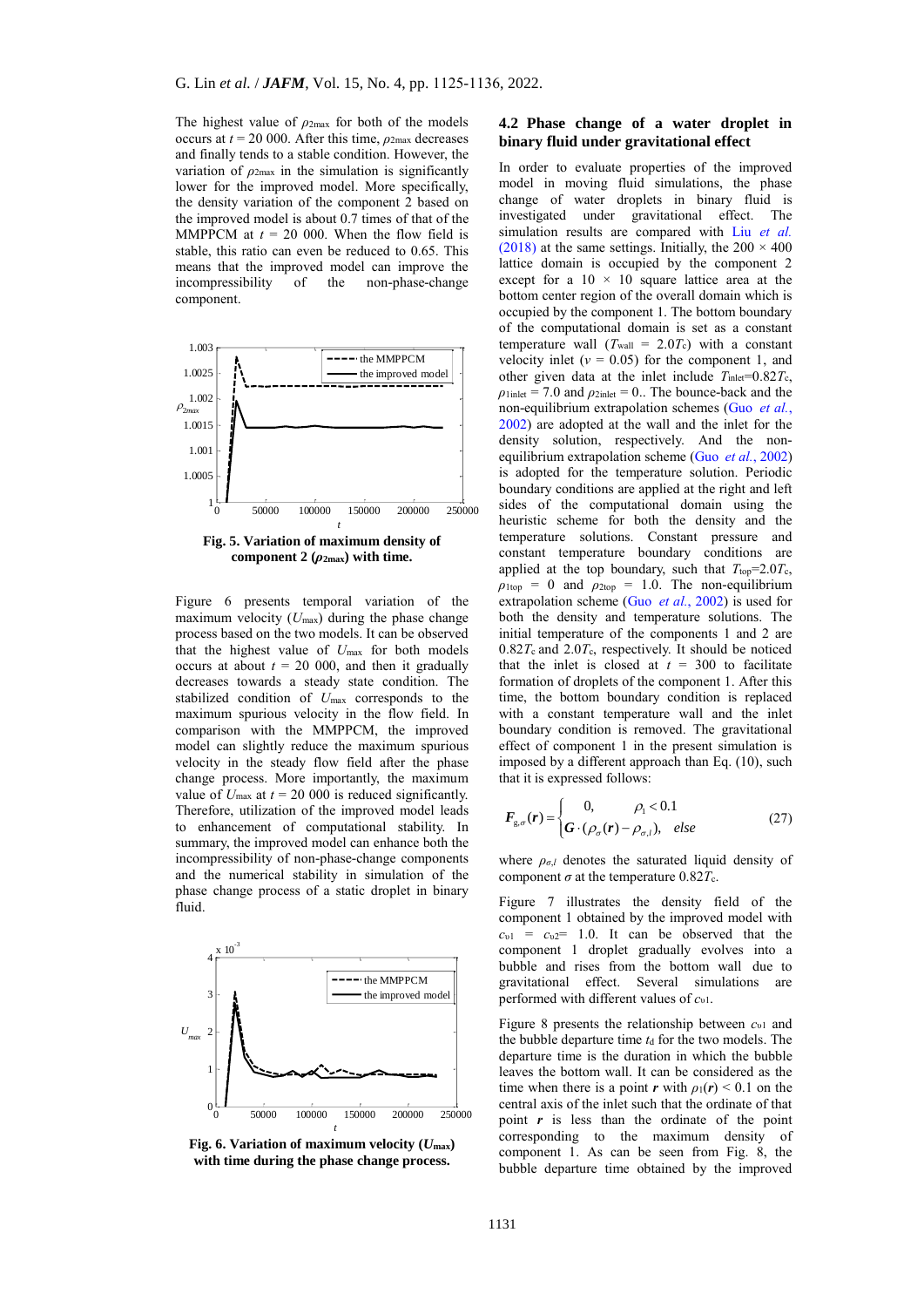model increases non-linearly with the increase of *c*υ1, which is consistent with the simulation results of Liu *et al.* [\(2018\)](#page-10-15). However, the departure time obtained by the improved model is shorter than that of the MMPPCM. This is because the improved model enhances the incompressibility of component 2, and due to the periodic conditions, the force between the components increases.



**Fig. 7. Contour plots of the density field of the component 1 at different times during phase change process**



**Fig. 8. The relationship between** *c***υ1 and the bubble departure time**  $(t_d)$ 

# **4.3 Physical foaming process with orderly distributed droplets**

The advantages of the improved model in the foaming process simulation are addressed by comparative study of the MMPPCM in comparative study of the MMPPCM in<br>multicomponent physical foaming process. multicomponent physical foaming process. Expansion rate and decay time are two quantitative indicators for the study of foam flow, which can be evaluated by variation of liquid level of the component 2 during the simulation. The simulation is performed in a  $200 \times 150$  computational domain. Initially, the region located above the line  $Y = 100$  is

occupied by the gaseous component 1, while the region below this line is filled by liquid fluids. Six droplets of the component 1 are uniformly dispersed in the lower fluid (component 2) as illustrated in Fig. 9 at  $t = 0$ . The initial temperature of droplets of the component 1 is 0.82*T*c, while the initial temperature of both the component 2 and the gaseous component 1 is 2.0*T*c. Configuration of the top boundary is identical to that applied in the previous simulation, while the other boundaries are considered as constant temperature walls with *T* = 2.0*T*c. The bounce-back and the non-equilibrium extrapolation schemes (Guo *et al.* [2002\)](#page-10-20) are applied for the density and the temperature solutions, respectively. Figure 9 illustrates the simulated physical foaming process based on the improved model. The blue area belongs to the component 2, while the red spots and the green region correspond to the droplets and bubbles of the component 1, respectively. It can be seen that as droplets of the component 1 vaporize, the multicomponent fluid expands and liquid level of the component 2 rises initially. When the bubbles reach to the liquid upper surface and burst, the liquid level descends.



**foaming process**

Figure 10 presents temporal variation of the averaged the average liquid level height of the component 2 during the foaming process based on the two models. Three different contents of the component 1 are considered (with the initial radius  $r_i$  of droplets as 3, 5 and 6). The stepwise descend of the level is due to the collapse of large bubbles as mentioned by [Jenkins \(2000\).](#page-10-21) Comparison of three parts of Fig. 10 indicates that by increase of the content of the component 1 increases, whereas the level decays faster. It can also be observed that the maximum height of the liquid level of component 2 is greater for the improved model simulation. In contrast, the minimum heights obtained by the two models are approximately identical, because the expansion rate obtained by the improved model is more significant. This is exactly due to effect of the improved model on reduction of the compressibility error in comparison with the MMPPCM.

Table 2 presents the variation of liquid level during the foaming process in each simulation. The ratio of the liquid level variation of the improved model to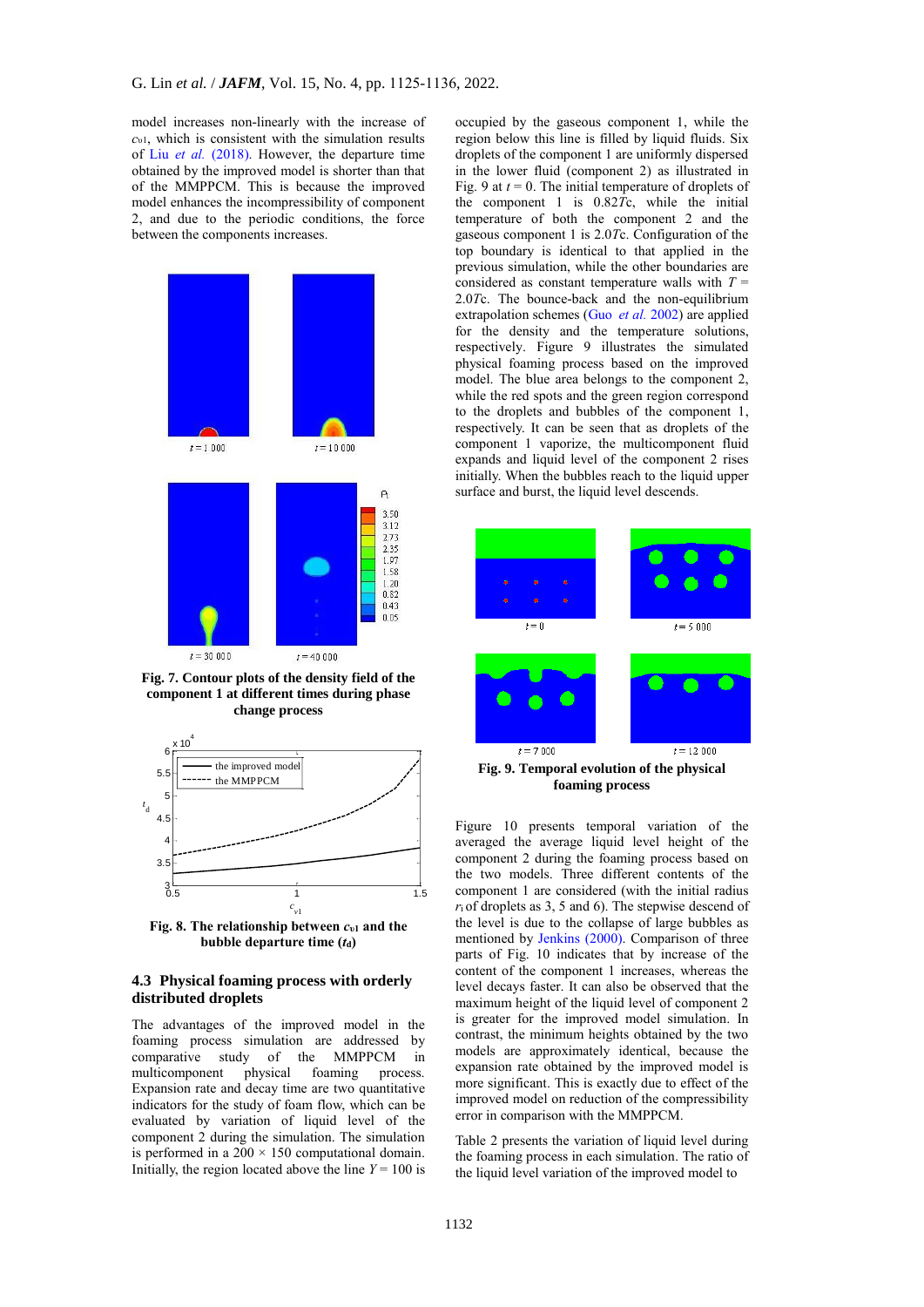

**Fig. 10. Temporal variation of the averaged liquid level height of the component 2**

**Table 2 The variation of liquid level during the foaming process**

| the variation of<br>liquid level | $r_i = 3$ | $r_i = 5$ | $r_i = 6$ |
|----------------------------------|-----------|-----------|-----------|
| The improved model               | 16.7      | 33.5      | 42.9      |
| The MMPPCM                       | 13.7      | 30.7      | 39.6      |
| Variation ratio                  | 1 77      | 1.09      | .08       |

that of the MMPPCM model is about  $1.1 \sim 1.2$ . This indicates that  $10\% \sim 20\%$  of compressibility error is corrected by the improved model.

As for the decay time, it can be seen from Fig. 10 that the required time to return to the minimum liquid level is slightly shorter for the improved model in all three sets of comparative simulations. In other words, bubbles rise faster when the improved model is implemented in simulations. The reason for this phenomenon is the same as that discussed in the previous simulation case which is the increase of incompressibility of the component 2. Overall, it can be seen from the simulations that the improved model is more suitable for quantitative analysis of the physical foaming process.

## **4.4 Physical foaming process with randomly distributed droplets and bubbles**

In the previous case, droplets of the component 1 were arranged in an ordered manner during initialization stage. However, in the actual foaming process, distribution of the component 1 in the

component 2 is often disordered, and the component 1 may exist in both gas and liquid phases. Content of the component 1 is the only adjustable feature. In this case, the foaming process with randomly distributed droplets and bubbles is simulated. The computational domain consists of  $400 \times 500$  cells, and the simulation settings are the same as the previous case except for the initial distribution of component 1. According to [Hailesilassie](#page-10-22) (2016), the relationship between the number of droplets (bubbles)  $f(x)$  and their size is represented by the following exponential function:

$$
f(x) = me^{-0.05x}
$$
\n<sup>(28)</sup>

where  $x$  denotes the area of a single droplet (bubble) and *m* represents the distribution parameter, which can be obtained based on the total area for a certain radius condition. The radius of droplets (bubbles) of the component 1 is set in the range of 1-4 in this case. The number of droplets (bubbles) with different radii is obtained based on the total content of the component 1 and using Eq. (28). A random distribution algorithm is utilized to ensure that the droplets (bubbles) of the component 1 do not coincide with each other during the initialization stage. Initially, 80% of the component 1 is considered as the liquid phase, and the rest is the gas phase. Based on this configuration, the foaming process with four contents of the component 1, i.e. 2%, 3%, 4% and 5% is simulated (3 simulations under each condition).

Figure 11 illustrates temporal evolution of the foaming process when the content of the component 1 is 4%. The black area in this figure is the component 2, and the white area corresponds to the component 1 with the liquid or gas phases. Merging and breaking of the bubbles of component 1 as well as variation of the liquid level height of the component 2 can be clearly observed during the foaming process.



**droplets and bubbles (the content of the component 1 is 4%)**

Figure 12 presents temporal variation of the averaged liquid level of component 2 for different contents of component 1 during the physical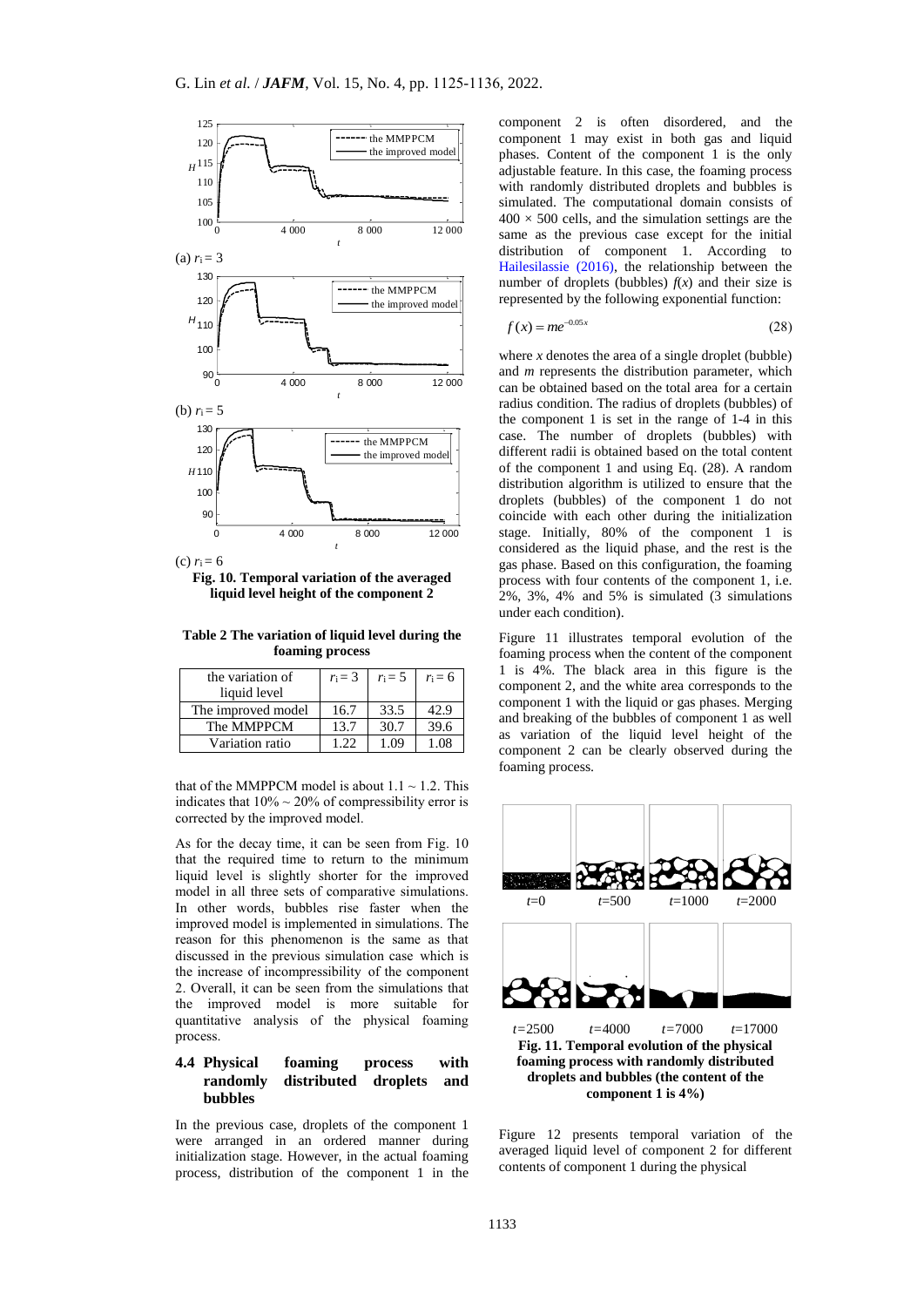





foaming process. By increase of the content of the component 1, the foam expansion rate increases and the decay time shortens. These trends are consistent with those observed in the previous case, and they are also consistent with the effect of water content on foamed asphalt in terms of expansion rate and half-life [\(Jenkins, 2000\)](#page-10-21). It is also evident that the expansion rate obtained from the three simulations with similar conditions is basically the same, while the decay time changes significantly under certain conditions (such as the case with 5% content for the component 1). This is explained by the fact that the initial distribution of the component 1 affects the foam stability. If the distribution is too concentrated, large bubbles are generated easily during the initial foaming process, and this accelerates the foam attenuation [\(Jenkins, 2000\)](#page-10-21). Therefore, in order to conduct a quantitative comparison with the actual foaming process, the initial bubble distribution must be accurately described.

## **5. CONCLUSION**

In the present study, we propose an improved multicomponent multiphase pseudopotential model was proposed for physical foaming simulations. It was a modification of the MMPPCM by introducing an effective mass form of the high-pressuredifference multicomponent model in the non-phasechange component. The proposed model improved the incompressibility of non-phase-change component in multicomponent fluid, and reduced the errors of expansion rate and decay time in the physical foaming simulations. The improved model was verified based on simulation of a static droplet in binary fluids. It was utilized to simulate the phase change process of static and moving fluids, as well as the physical foaming process. According to the results, about  $10\% \sim 20\%$  reduction of compressibility error was observed for the improved model as compared with the MMPPCM. The improved model also enhanced computational stability of phase change simulation of the static droplets. The present study simulations were conducted based on 2D foaming process, 3D simulation and quantitative comparison of the results with the actual foaming process will be presented in our future research.

### **ACKNOWLEDGEMENT**

The authors are grateful to the financial support from Key R & D project of Shandong Province under Grant No. 2020CXGC010312 and the expert linguistic services provided by EditSprings (https://www.editsprings.cn/).

#### **REFERENCES**

- <span id="page-9-0"></span>Aliu, O., H. Sakidin, J. Foroozesh and N. Yahya (2020). Lattice Boltzmann application to nanofluids dynamics-A review. *Journal of Molecular Liquids* 300, 112284.
- <span id="page-9-1"></span>Ataei, M., V. Shaayegan, F. Costa, S. Han, C. B. Park and Bussmann M. (2021). LBfoam: An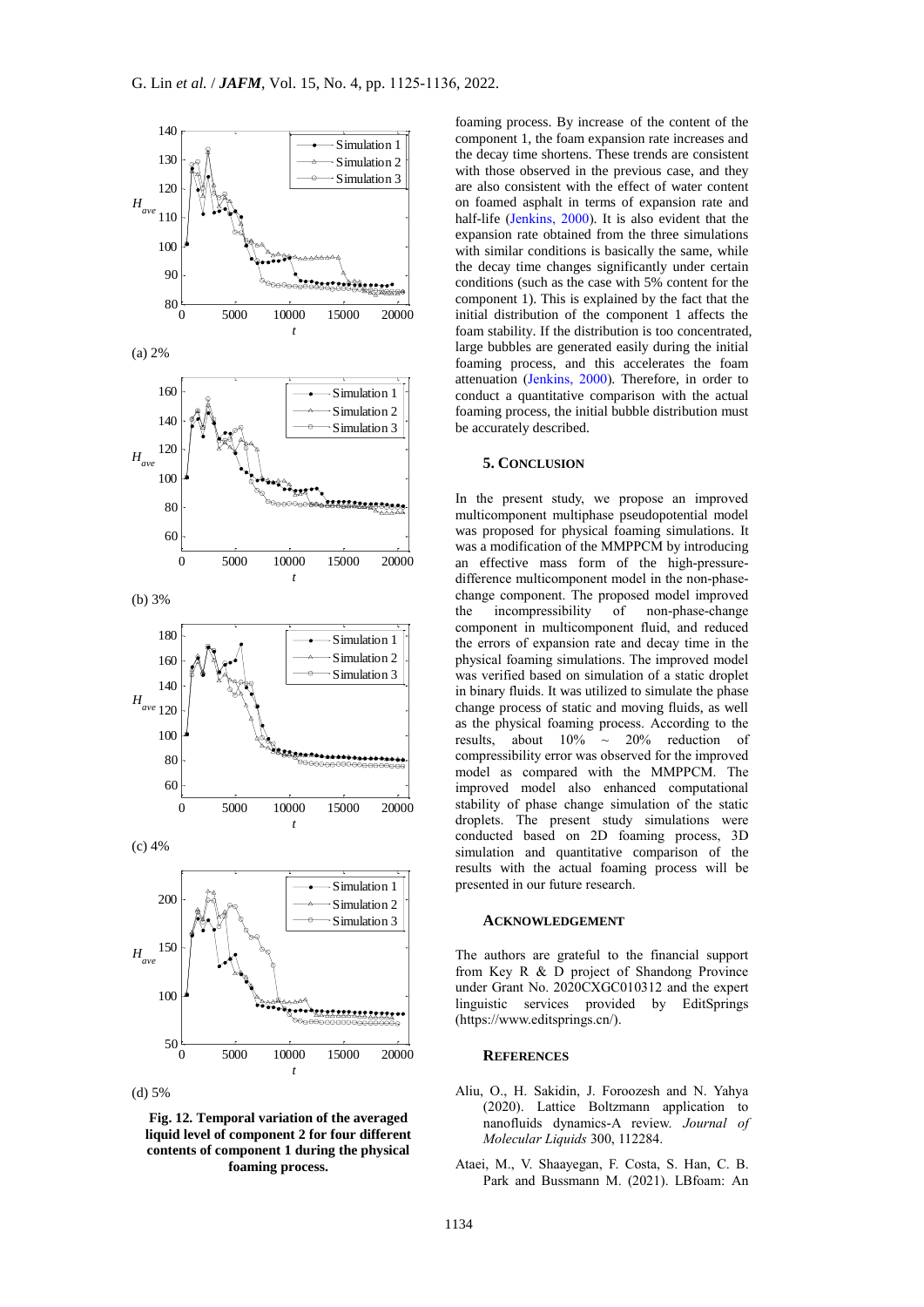open-source software package for the simulation of foaming using the Lattice Boltzmann Method. *Computer Physics Communications* 259, 107698.

- <span id="page-10-18"></span>Bespalko, D., A. Pollard and M. Uddin (2012). Analysis of the pressure fluctuations from an LBM simulation of turbulent channel flow. *Computers & fluids* 54, 143-146.
- <span id="page-10-2"></span>Fogliatto, E. O., A. Clausse and F. E. Teruel (2019). Simulation of phase separation in a Van der Waals fluid under gravitational force with Lattice Boltzmann method. *International Journal of Numerical Methods for Heat & Fluid Flow* 29(9), 3095-3109.
- <span id="page-10-10"></span>Gong, S. and P. Cheng (2012). A lattice Boltzmann method for simulation of liquid–vapor phasechange heat transfer. *International Journal of Heat and Mass Transfer* 55(17-18). 4923- 4927.
- <span id="page-10-11"></span>Gong, S. P. and Cheng (2013). Lattice Boltzmann simulation of periodic bubble nucleation, growth and departure from a heated surface in pool boiling. *International Journal of Heat and Mass Transfer* 64, 122-132.
- <span id="page-10-12"></span>Gong, S. and P. Cheng (2015). Lattice Boltzmann simulations for surface wettability effects in saturated pool boiling heat transfer. *International Journal of Heat and Mass Transfer* 85, 635-646.
- <span id="page-10-6"></span>Gunstensen, A. K., D. H. Rothman, S. Zaleski and G. Zanetti (1991). Lattice Boltzmann model of immiscible fluids. *Physical Review A* 43(8), 4320.
- <span id="page-10-20"></span>Guo, Z. L., C. G. Zheng and B. C. Shi (2002). Nonequilibrium extrapolation method for velocity and pressure boundary conditions in the lattice Boltzmann method. *Chinese Physics* 11(4), 0366-0374.
- <span id="page-10-22"></span>Hailesilassie, B. (2016). *Morphology Characterization of Foam Bitumen and Modeling for Low Temperature Asphalt Concrete*. Ph. D. thesis, KTH Royal Institute of Technology, Stockholm, Sweden.
- <span id="page-10-8"></span>Házi, G. and A. Márkus (2009). On the bubble departure diameter and release frequency based on numerical simulation results. *International Journal of Heat and Mass Transfer* 52(5-6), 1472-1480.
- <span id="page-10-0"></span>Iwański, M., G. Mazurek, P. Buczyński and J. Zapała-Sławeta (2021). Multidimensional analysis of foaming process impact on 50/70 bitumen ageing. *Construction and Building Materials* 266, 121231.
- <span id="page-10-21"></span>Jenkins, K. J. (2000). *Mix design considerations for cold and half-warm bituminous mixes with emphasis of foamed bitumen*. Ph. D. thesis, Stellenbosch University, Stellenbosch, South Africa.
- <span id="page-10-3"></span>Jourabian, M., M. Farhadi and A. A. R. Darzi

(2012). Lattice Boltzmann investigation for enhancing the thermal conductivity of ice using Al2O3 porous matrix. *International Journal of Computational Fluid Dynamics* 26(9-10), 451-462.

- <span id="page-10-5"></span>Körner, C., M. Thies, T. Hofmann, N. Thürey and U. Rüde (2005). Lattice Boltzmann model for free surface flow for modeling foaming. *Journal of Statistical Physics* 121(1), 179-196.
- <span id="page-10-16"></span>Kupershtokh, A. L., D. A. Medvedev and D. I. Karpov (2009). On equations of state in a lattice Boltzmann method. *Computers & Mathematics with Applications* 58(5), 965-974.
- <span id="page-10-13"></span>Li, M., C. Huber, Y. Mu and W. Tao (2017), "Lattice Boltzmann simulation of condensation in the presence of noncondensable gas", *International Journal of Heat and Mass Transfer* 109, 1004-1013.
- <span id="page-10-1"></span>Li, N., W. Tang, X. Yu, H. Zhan, H. Ma, G. Ding and Y. Zhang (2020). Investigation of Moisture Dissipation of Water-foamed Asphalt and Its Influence on the Viscosity. *Materials* 13(23), 5325.
- <span id="page-10-15"></span>Liu, F. M. and A. L. Wang (2018). Numerical Investigation on Physical Foaming and Decay Process Using Multicomponent Thermal Lattice Boltzmann Model. *MATEC Web of conference* 237, 02003.
- <span id="page-10-14"></span>Liu, F. M., A. L. Wang and Z. S. Fu (2018). Multicomponent lattice Boltzmann model for simulation of phase change with heat transfer. *The Canadian Journal of Chemical Engineering* 96(9), 2035-2042.
- <span id="page-10-19"></span>Liu, F. M., A. L. Wang, R. F. Qiu and T. Jiang (2016). Improved lattice Boltzmann model for multi-component diffusion flow with large pressure difference. *International Journal of Modern Physics C* 27(11), 1650130.
- <span id="page-10-4"></span>Lu, S., J. Zhu, D. Gao, W. Chen and X. Li (2020). Lattice Boltzmann simulation for natural convection of supercritical CO2 in an inclined square cavity. *International Journal of Numerical Methods for Heat and Fluid Flow* 30(7), 3635-3652.
- <span id="page-10-9"></span>Márkus, A. and G. Házi (2011). Simulation of evaporation by an extension of the pseudopotential lattice Boltzmann method: A quantitative analysis. *Physical Review E* 83(4), 046705.
- <span id="page-10-17"></span>Martys, N. S. and H. Chen (1996). Simulation of multicomponent fluids in complex threedimensional geometries by the lattice Boltzmann method. *Physical Review E* 53(1), 743.
- <span id="page-10-7"></span>Petersen, K. J. and J. R. Brinkerhoff (2021). On the lattice Boltzmann method and its application to turbulent, multiphase flows of various fluids including cryogens: A review. *Physics of Fluids* 33(4), 041302.